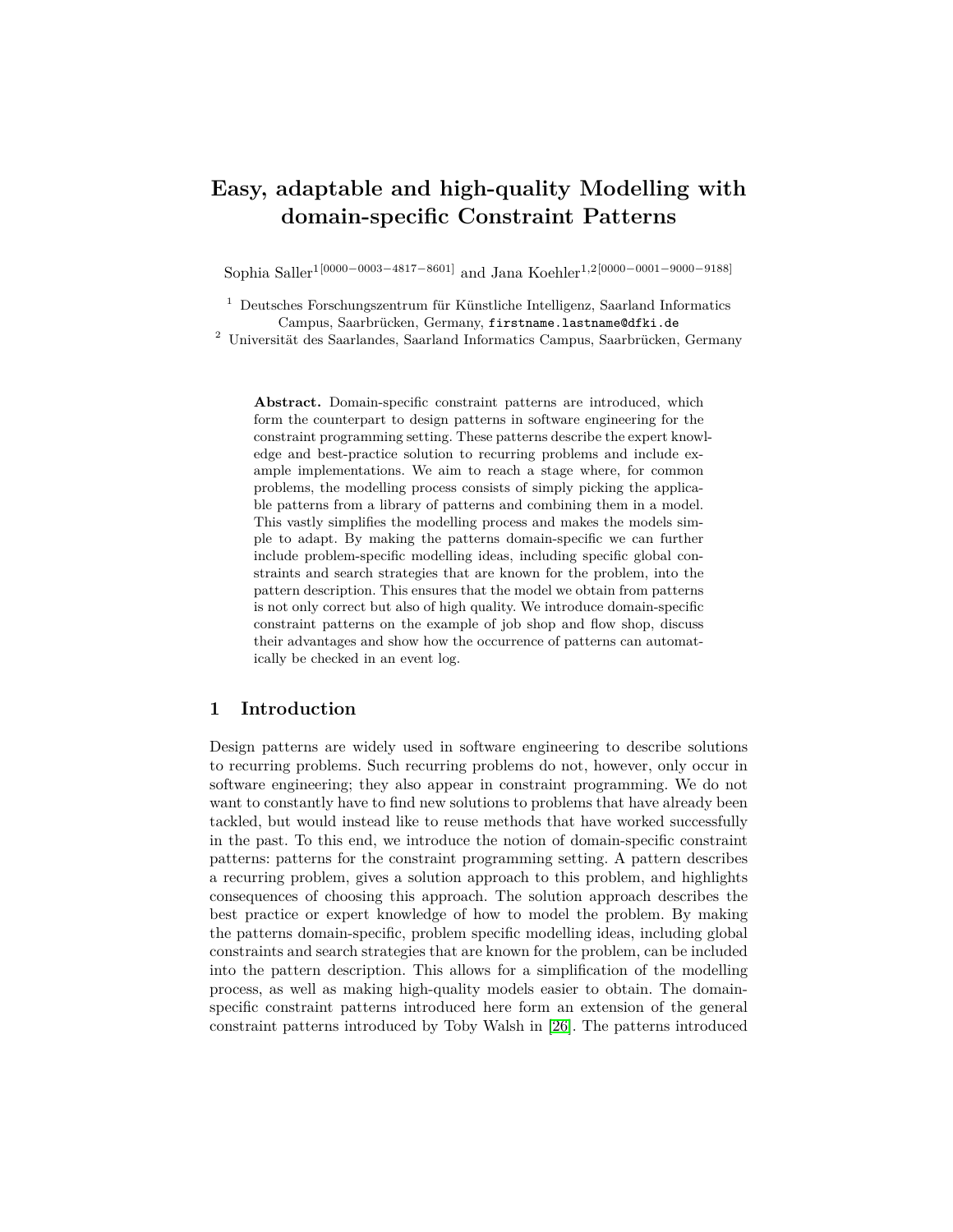there are general modelling techniques for which no specific implementation is given. Next to introducing the notion of domain-specific constraint patterns, we discuss their potential advantages and give examples of patterns for scheduling problems by formalizing and describing them. Over time, we intend to build up a pattern library containing patterns from further scheduling as well as nonscheduling problems, such as timetabling, permutation or travelling salesman problems.

### **2 Why Domain-specific Constraint Patterns?**

**Easy Modelling**: Making use of domain-specific constraint patterns has many advantages. It has the potential to simplify the modelling process. We aim to reach a stage where, for common problems, the modelling process consists of a human modeller simply picking the applicable patterns from a large library of patterns and combining them in a model. Each pattern further includes code examples from which a complete model can simply be assembled once the set of patterns occurring in the problem is known. If further, less common, constraints occur in the problem, the human modeller can simply add these to the basic model structure given by the pattern implementation. This makes past solutions to recurring problems reusable. Furthermore, by either using the explicit and automatically checkable conditions included in the pattern description, or by directly checking whether the constraints are satisfied, an event log can automatically be classified according to the patterns. Informally, an event log is a collection of events, where each event corresponds to an activity that was executed. A formal definition is given in Definition [2.](#page-9-0) This means that, if a past event log of a problem exists, the event log can automatically be classified according to the patterns, and a constraint model can be assembled by a human modeller from the explicit implementations of the occurring patterns. This approach to acquiring a constraint model using patterns is further developed in Section [5.](#page-9-1)

**Adaptable Modelling**: In real world problems the problem we wish to model may frequently change to some small extent, sometimes referred to as concept drift [\[24\]](#page-15-1). As an example, in automotive production it may be the case that usually only one car is allowed to wait between two machines, but on busy days this might be relaxed to two or more waiting cars to allow for a greater throughput. On these occasions, the constraint model has to be adapted to fit the new situation. By specifying constraint patterns and relating the constraints directly to the patterns, all that needs to be done to adapt the model is to check which patterns no longer hold and which new patterns do, and adapt the model accordingly using the implementation specified in the patterns. This results in easy adaptations of constraint models.

**High-quality Modelling**: The use of patterns ensures that the resulting model is of high quality. For a constraint model to be useful in practice, the model needs to not only be correct, but also be of high quality to help the solver find solutions quickly. Constraint programming experts use their vast experience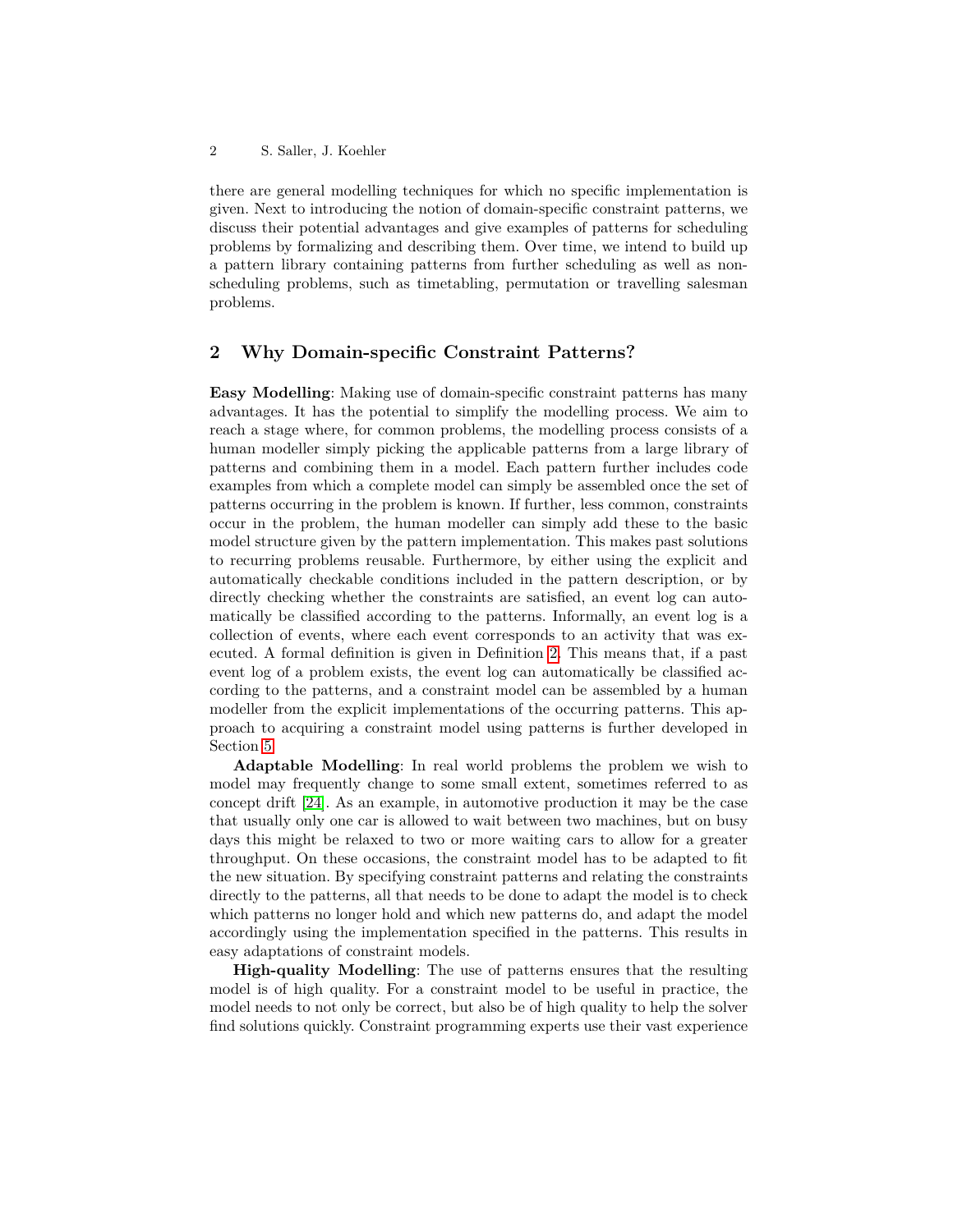and best practices when trying to model new problems in a way that simplifies the solution-finding process for the solver. However, this expert knowledge is usually not accessible to others. Harvesting domain-specific constraint patterns makes this expert knowledge easy to obtain, which will result in it being more widely applied. In the pattern description we give explicit information on how the pattern is to be best modelled and which search strategies are known to work well for this problem.

**Explainable Modelling**: Finally, patterns can help the explainability of the constraint model. While domain experts have an in-depth understanding of the problem at hand, they are usually not well-versed in constraint programming or the mathematical description of constraints. The proposed formalisation of each domain-specific constraint pattern contains an explanation of the intent of the pattern and examples in plain English. This makes it easier to discuss the modelling of the problem with domain-experts, since, instead of having to discuss at the abstraction level of variables and constraints, discussions can be held at the abstraction level of patterns.

# **3 Related Work**

Design patterns were originally introduced in the domain of building architecture to describe best-practice or expert solutions to recurring problems [\[3\]](#page-14-0). Several years later, the idea of applying design patterns was extended to the world of programming for designing reusable solutions to common software engineering problems [\[13\]](#page-15-2). The importance of high-quality modelling in constraint programming has long been recognized [\[10,](#page-15-3)[22\]](#page-15-4), which emphasises the importance of making expert knowledge accessible in this setting. Constraint patterns, as design patterns for constraint programming, were first introduced by Walsh [\[26\]](#page-15-0) to help constraint programmers spot commonly occurring antipatterns which make models inefficient and describe expert knowledge on how to best resolve these issues. However, the patterns introduced by Walsh are not domain-specific and instead are general modelling techniques for which no specific implementation is given. By making constraint patterns domain-specific, we allow for the inclusion of problem specific modelling ideas, which further improve the quality of the final model.

Next to resulting in high-quality models, the use of domain-specific constraint patterns also simplifies the modelling process. Other approaches to simplifying the modelling process exist in the literature as so-called constraint acquisition (CA) systems, which automatically obtain constraints from a set of examples. One has to distinguish between active and passive CA systems. Active CA systems may ask queries to the user, for example ask the user to classify an assignment as either valid or invalid. Examples of active CA systems can be found in [\[4,](#page-14-1)[7](#page-14-2)[,9](#page-14-3)[,11,](#page-15-5)[20,](#page-15-6)[23\]](#page-15-7). Passive CA systems, on the other hand, cannot interact with the user and instead learn exclusively from a set of examples, which may consist of just positive (satisfying assignments), or negative (invalid assignments) and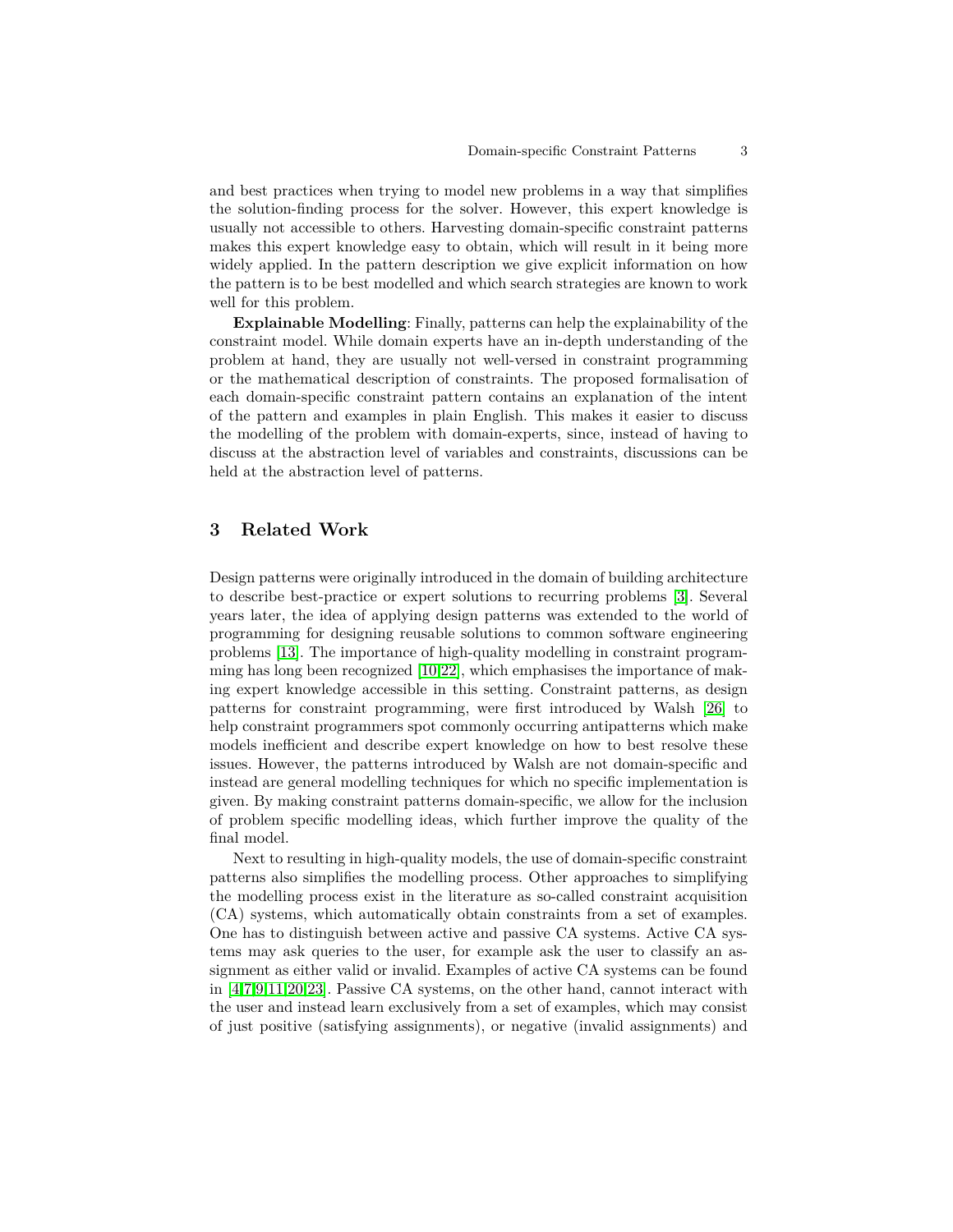positive examples. Examples of passive CA systems can be found in [\[6,](#page-14-4)[9,](#page-14-3)[17\]](#page-15-8). CA systems for scheduling problems are introduced in [\[16,](#page-15-9)[21\]](#page-15-10).

In [\[21\]](#page-15-10), a passive CA system learning a constraint model from event logs, meaning from exclusively positive examples, is proposed. In this, the authors restrict their acquisition to basic scheduling problems. They efficiently check whether the given event log is such a problem by checking whether the Petri Net, which is mined from the event log using a process mining algorithm, is an *activity resource petri net* (ARPN). This work proposes an end-to-end solution for a specific subclass of scheduling problems and suggest extensions to further classes of scheduling problems in future work. However, extensions to other classes are laborious as a new Petri Net class must be defined for each new problem class. For this reason, we propose an extension of their work using a more modular approach by introducing domain-specific constraint patterns. By choosing this modular approach, we additionally attempt to tackle the problem of obtaining not just valid, but good constraint models. Initial experiments of this show promising results and are introduced in Section [6.](#page-12-0) Moreover, instead of checking whether a CP model for an a priori known problem class can be constructed from an event log using a specialized algorithm, we propose declaratively formulated conditions, which can also be verified in polynomial time. In both cases, the checking of the conditions is linear in the size of the event log. While the system introduced in [\[21\]](#page-15-10) gracefully fails if the event log does not correspond to a basic scheduling problem, we can provide further explanations by returning which patterns do or do not hold and for those that do not hold, give specific events which violate the conditions of the pattern.

The proposed library of constraint patterns complements two other important libraries related to constraint problems and constraint programming, CSPlib and the global constraint catalog. CSPlib [\[1\]](#page-14-5) is an extensive library of constraint problems, which was initially published with the purpose of providing a range of hard and realistic problems that can be used to benchmark algorithms. Some of the problems in the library include example implementations in different modelling languages, such as Essence [\[12\]](#page-15-11) and MiniZinc [\[19\]](#page-15-12). The goal of CSPlib is thus very different to that of the constraint pattern repository introduced here, which aims to simplify the modelling process and make high-quality models more easily obtainable. We also take one step further and try to break down the problems by analysing the structure behind them. In doing so, the domainspecific constraint patterns can easily be reused in different application scenarios. Our goal for the constraint pattern library is to eventually cover all problems introduced in the CSPlib library and provide links from patterns to relevant problems in CSPlib where applicable. The global constraint catalog [\[5\]](#page-14-6), on the other hand, is a collection of global constraints. A global constraint is a highlevel modelling abstraction which typically aids the propagation of the constraint solver as many solvers have special, efficient inference algorithms implemented for them. For each global constraint, the global constraint catalog contains its semantic and, when available, typical usage and filtering algorithms. Constraint patterns operate on a higher modelling level compared to global constraints. As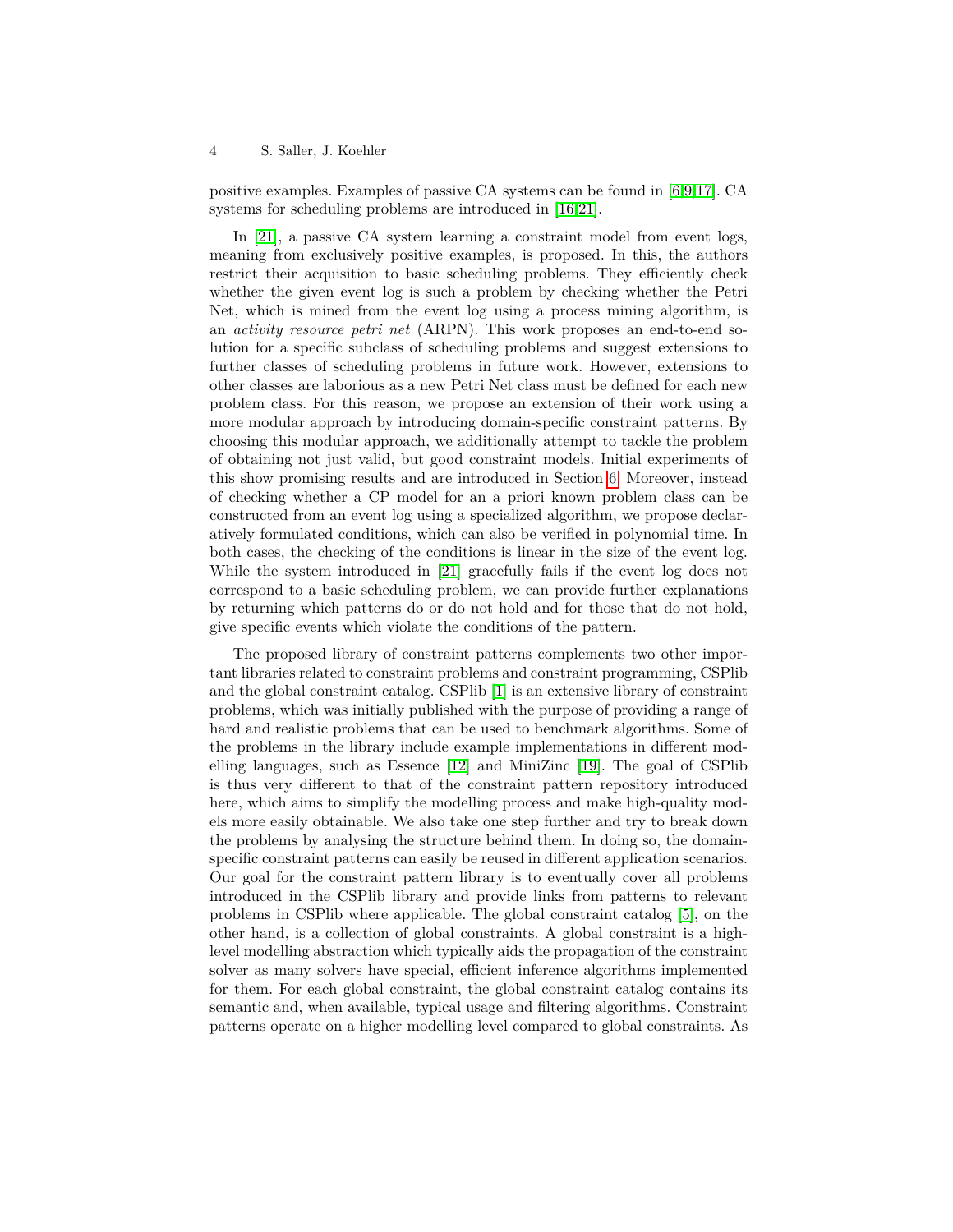such, the modelling variants included in the description of domain-specific constraint patterns may include global constraints, but they may also include other constraints as well as information on how the variables of the problem are to be best chosen and modelled.

## **4 Describing Domain-specific Constraint Patterns**

We introduce domain-specific constraint patterns on the example domain of production scheduling, which we use as a starting point to build up the pattern repository due to its practical relevance. Scheduling problems can be classified according to three characteristics: the machine environment, the processing characteristics and the objective function, using the classification schema by Graham et al. [\[14\]](#page-15-13). This schema also inspired the introduction of constraint patterns, with the idea of having a pattern for each machine environment and each processing characteristic, and where the modelling of the processing characteristic pattern depends on the machine environment that occurs. In order to illustrate the idea of a pattern library, we discuss two selected patterns, the job shop and flow shop patterns, see Tables [1](#page-7-0) and [2.](#page-8-0)

A domain-specific constraint pattern is a general, reusable solution to a commonly recurring problem within a given domain. In the following, we propose key elements for the description of domain-specific constraint patterns based on the examples of the Job Shop Pattern (Table [1\)](#page-7-0) and the Flow Shop Pattern (Table [2\)](#page-8-0). We base these key elements on the established pattern template from [\[13\]](#page-15-2), which we adapt to the constraint pattern setting. It includes the *Intent*, explaining what the constraint pattern does, the *Motivation* behind the pattern, and the *Applicability* explaining in which situations the pattern can be applied. In the *Participants* entry, the variables participating in the pattern are listed, and the *Collaborations* entry explains how these participants collaborate. In the *Diagram* entry, a visual representation of the pattern is given. In some cases, applying the pattern has certain *Consequences* which need to be considered. The "Implementation" entry of the original design pattern template has been adapted for the constraint pattern setting to the new entry *Modelling variants*. This entry gives variants of the best-practice modelling of the pattern for different constraint modelling languages. Inspired by [\[27\]](#page-15-14), the original "See Also" entry is refined for the constraint pattern setting to five entries: *Forces* (patterns that must hold if this pattern holds), *Enables* (patterns that have this pattern as a prerequisite), *Incompatible with* (patterns that can not be applied with this pattern), *Compatible with* (patterns that can be applied with this pattern), and *Similar to* (patterns that are similar to this pattern). Note that some of these relationships can also be directly checked. For example, if two incompatible patterns are combined in a model, the model will become unsatisfiable. Finally, a further entry is added to the template which is important in the constraint pattern setting: The *Search strategies* entry, which lists search strategies which work well in the setting of this pattern.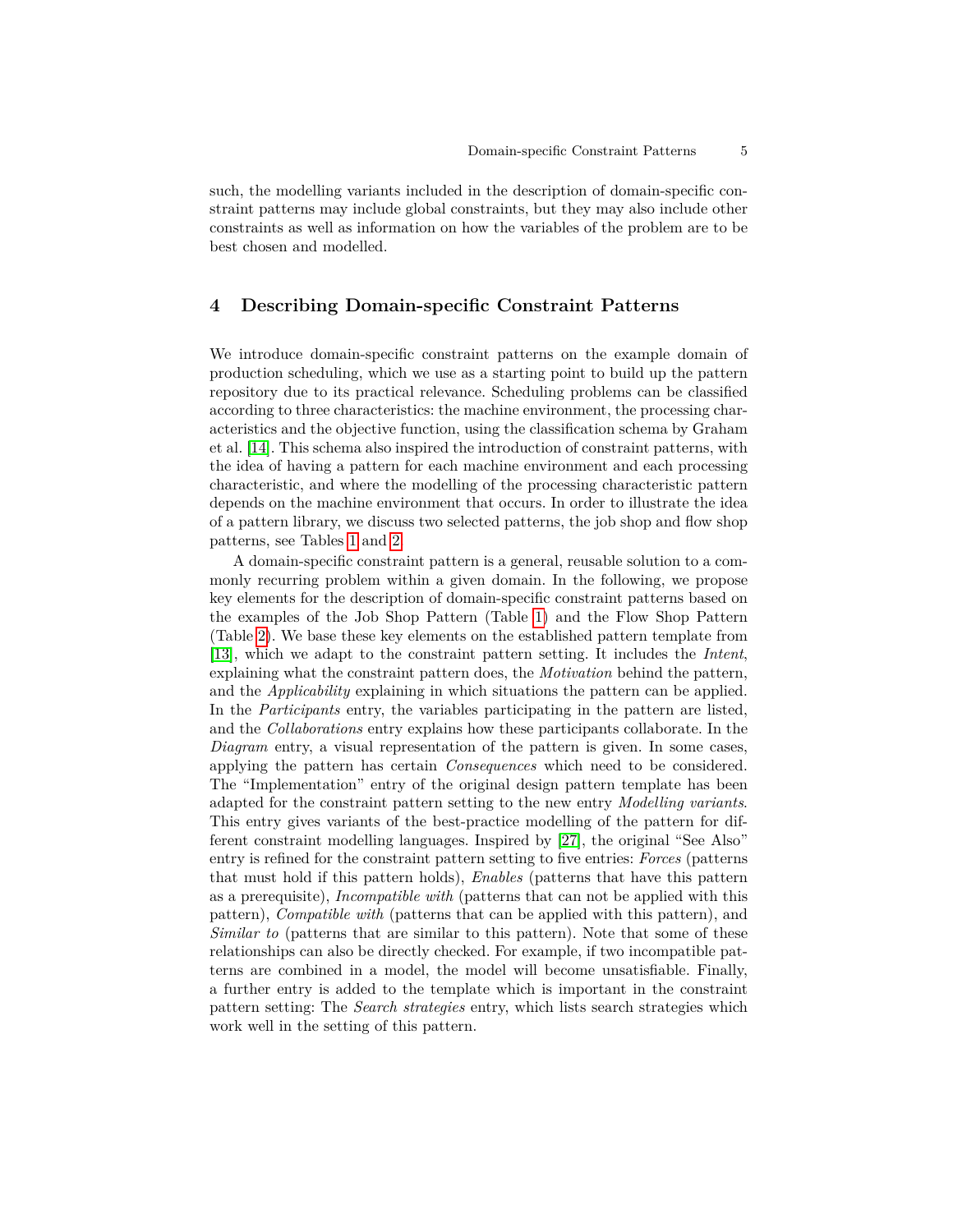In the *Applicability* element of the pattern description, we give information about the pattern's applicability by giving conditions which must be satisfied by corresponding event logs. The applicability is described through necessary and sufficient conditions. Necessary conditions are other patterns which are prerequisites for the occurrence of this pattern. Sufficient conditions are further conditions that an event log must satisfy to display this pattern. We require the pattern conditions to be sound and complete. The pattern conditions are *sound* if the behaviour corresponding to any event log satisfying the conditions of the pattern, also satisfies the constraints of the pattern. The pattern conditions are *complete* if any pattern occurring (as sets of constraints) in a model also occurs (as satisfied conditions) in any event log obtained from taking a solution of the model and executing it. For the example patterns given in this paper, we describe the sufficient conditions based on the sequence of operations  $ops(j) = \langle op_1(j), \ldots \rangle$  of each job  $j \in J_E$  in the event log and the sequence of operations  $\mathfrak{ops}(m) = \langle \mathfrak{op}_1(m), \ldots \rangle$  on each machine  $m \in M_E$  in the event log. Formal definitions can be found in Definitions [3](#page-10-0) and [4](#page-10-1) in Section [5.](#page-9-1)

### **4.1 Job Shop and Flow Shop Pattern**

We give part of the description of two domain-specific constraint patterns corresponding to machine environments here: The Job Shop Pattern in Table [1](#page-7-0) and the Flow Shop Pattern, a specialisation of the Job Shop Pattern, in Table [2.](#page-8-0) Since there are more restrictions on the operations of each job in the Flow Shop Pattern when compared to the Job Shop Pattern, the Flow Shop Pattern allows for a more streamlined implementation of the variables in the modelling variants.

The *Modelling variants* entry in the pattern description specifies how to best model the pattern in different modelling languages. In the case of the Flow Shop Pattern we give two implementation variants, one for the OPL language for the IBM ILOG CPLEX CP solver [\[15\]](#page-15-15) and one for the MiniZinc language [\[19\]](#page-15-12).

- **–** *OPL language* (see Figure [3\)](#page-9-2): For each job, exactly *M* interval decision variables are introduced, where *M* is the number of machines. Further, for each job, a precedence constraint ensures that each operation of this job can only start being processed once all the predecessor operations of this job have finished processing. A sequence decision variable is introduced for each machine, containing all interval variables corresponding to operations processed on said machine. A noOverlap constraint on this sequence variable ensures that each machine only ever processes one job at a time.
- **–** *MiniZinc language* (see Figure [2\)](#page-8-1): For each operation of a job an integer variable for the start time is introduced. For each job, a precedence constraint ensures that each operation of this job can only start being processed once all the predecessor operations of this job have finished processing. Further, each machine can only ever process one job at once. For this reason, a disjunctive constraint between all the operations intervals on this machine is introduced.

Note further that if several patterns hold at the same time, the implementations of the different patterns can depend on one another. Consider for example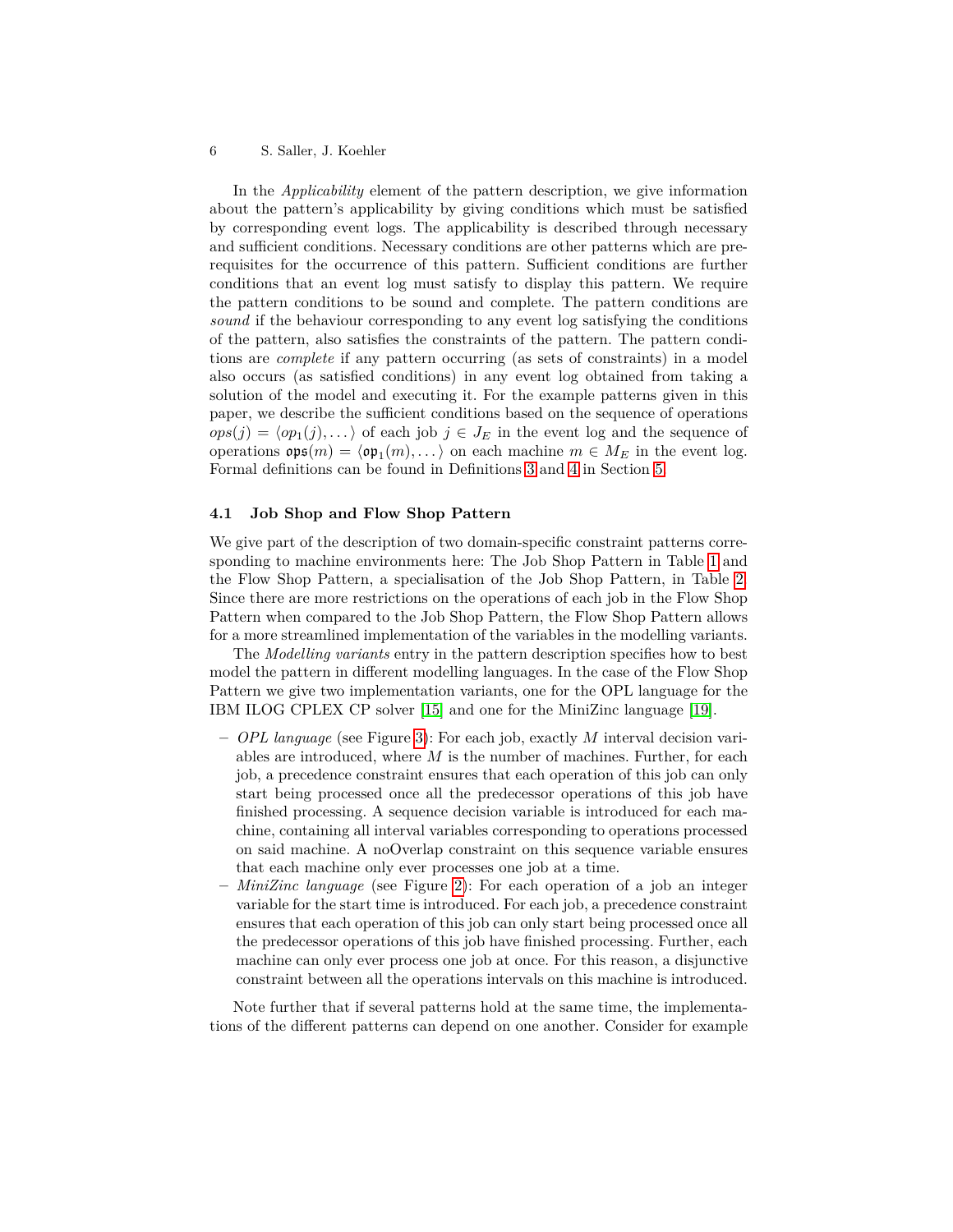the Machine Setup Pattern, which states that each machine needs a certain amount of setup time between two operations. The Machine Setup Pattern has the Job Shop Pattern as a prerequisite. The implementation for this pattern is different depending on whether the Flow Shop Pattern also holds or not.

```
1 int numberJobs = ...;
2 int numberMachines = ...;
3 range allJobs = 1..numberJobs;
4 range allMachines = 1..numberMachines;
5
6 tuple Operation {
7 string id; // Operation id
8 int jobId; // Job id
9 int pos; // Position in job<br>10 int machine: // Machine
           int machine; // Machine
11 int pt; // Processing time
12 };
13 {Operation} allOperations = ...;
14
15 dvar interval operations[op in allOperations] size op.pt;
16 dvar sequence machineSequence[m in allMachines] in all
17 (op in allOperations: op.machine == m) operations[op];
1 forall (j in Jobs, op1 in allOperations, op2 in allOperations: op1.jobId==j &&
2 op2.jobId == j && op2.pos > op1.pos)
3 endBeforeStart(operations[op1],operations[op2]);
 4
5 forall (m in allMachines) noOverlap(machineSequence[m]);
```
<span id="page-6-0"></span>**Fig. 1.** OPL implementation of the variables and constraints for the Job Shop Pattern (Table [1\)](#page-7-0).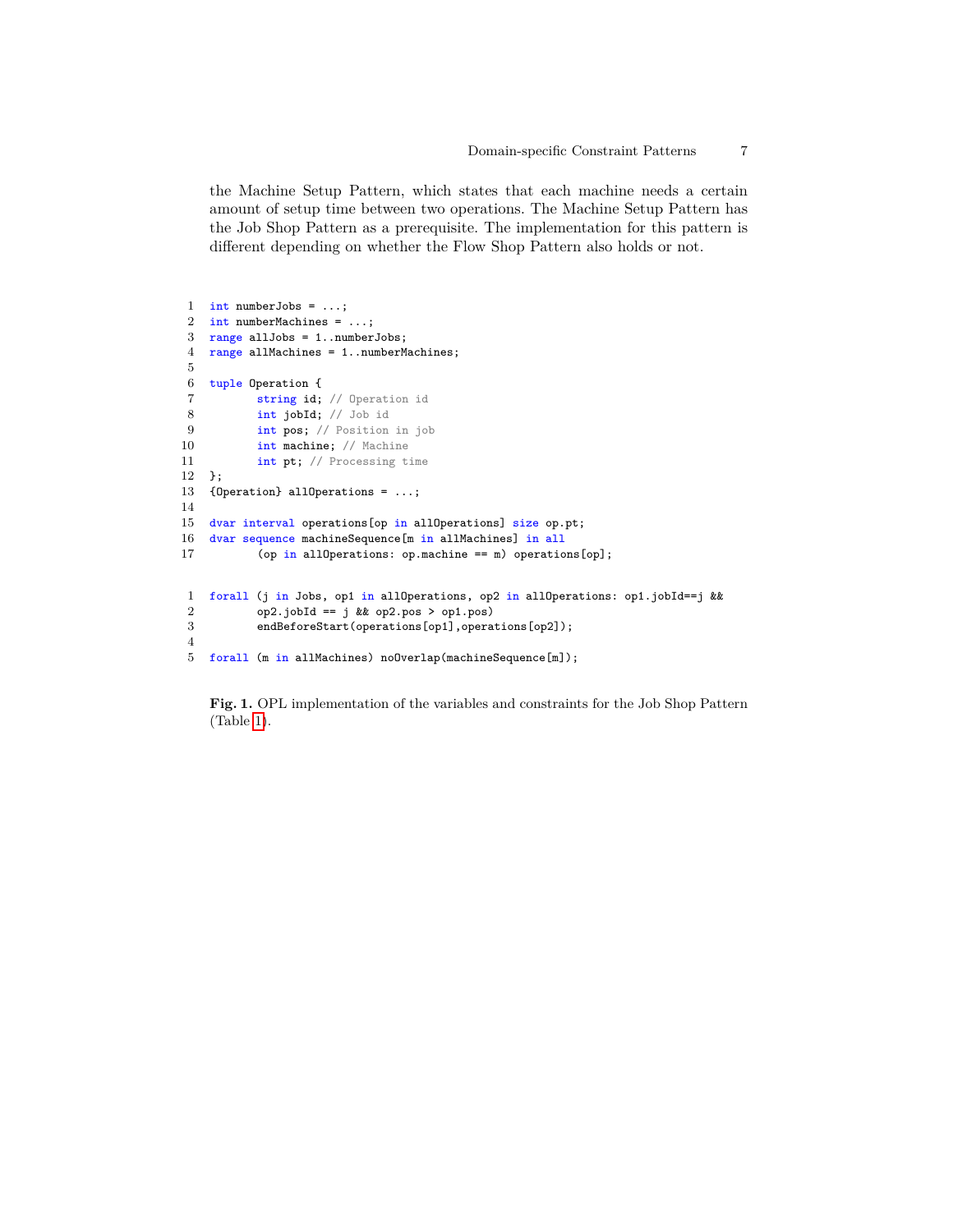# **Table 1.** Job Shop Pattern.

<span id="page-7-0"></span>

| <b>Job Shop Pattern</b>                                   |                                                                                                                                                                                                                                                                                                                                                                                                                                                                                                                                                                                                                                                                                                                                                                                                                                                                                                                                                                 |  |  |  |  |
|-----------------------------------------------------------|-----------------------------------------------------------------------------------------------------------------------------------------------------------------------------------------------------------------------------------------------------------------------------------------------------------------------------------------------------------------------------------------------------------------------------------------------------------------------------------------------------------------------------------------------------------------------------------------------------------------------------------------------------------------------------------------------------------------------------------------------------------------------------------------------------------------------------------------------------------------------------------------------------------------------------------------------------------------|--|--|--|--|
| Intent                                                    | A set of jobs is to be processed on a set of machines. Each job<br>is to be processed on some of the machines (potentially mul-<br>tiple times) in a predetermined order which might be different<br>for each of the jobs. No two operations of the same job are to<br>be processed simultaneously, and no machine is to process two<br>operations simultaneously.                                                                                                                                                                                                                                                                                                                                                                                                                                                                                                                                                                                              |  |  |  |  |
| Motivation                                                | Job shop machine environments regularly occur in manufactur-<br>ing scenarios such as car manufacturing.                                                                                                                                                                                                                                                                                                                                                                                                                                                                                                                                                                                                                                                                                                                                                                                                                                                        |  |  |  |  |
| Applicability<br>(Necessary and<br>sufficient conditions) | Sufficient conditions: For all $j \in J_E$ and all $m \in M_E$ ,<br>(a) Jobs cannot be processed without a machine, so for all<br>$i \in \{1, ,  ops^p(j) \}$ : $\#_{\text{mach}}(op_i^p(j)) \neq \bot$ . (see Def. 3)<br>(b) No two operations of a job $j$ can be processed at the same<br>time, so for all $i \in \{1, ,  ops^p(j)  - 1\}$ :<br>$#_{\text{end}}(op_i^p(j)) \leq #_{\text{start}}(op_{i+1}^p(j)).$<br>(c) No machine can process two operations at the same time, so<br>for all $i \in \{1, ,  \text{ops}^p(m)  - 1\}$ :<br>$#_{\text{end}}(\mathfrak{op}_i^p(m)) \leq #_{\text{start}}(\mathfrak{op}_{i+1}^p(m))$ . (see Def. 4)<br>(d) Each activity occurs on a fixed machine, so for all $j_2 \in J$<br>and all $i_1 \in \{1, ,  ops^p(j) \}$ and $i_2 \in \{1, ,  ops^p(j_2) \}$ :<br>if $\#_{\text{act}}(op_{i_1}^p(j)) = \#_{\text{act}}(op_{i_2}^p(j_2))$ then<br>$#_{\text{mach}}(op_{i_1}^p(j)) = #_{\text{mach}}(op_{i_2}^p(j_2))$ |  |  |  |  |
| Participants                                              | A set of jobs consisting of operations, and a set of machines.                                                                                                                                                                                                                                                                                                                                                                                                                                                                                                                                                                                                                                                                                                                                                                                                                                                                                                  |  |  |  |  |
| Collaborations                                            | Each operation of a job has to be processed on a predetermined<br>machine. The operations of a job have to be processed in a prede-<br>termined order. The operations and route through the machines<br>can differ between jobs.                                                                                                                                                                                                                                                                                                                                                                                                                                                                                                                                                                                                                                                                                                                                |  |  |  |  |
| Diagram                                                   | Gantt chart showing four jobs being processed on three ma-<br>chines:<br>Job 1<br>Job 2<br>Job 3<br>Job 4                                                                                                                                                                                                                                                                                                                                                                                                                                                                                                                                                                                                                                                                                                                                                                                                                                                       |  |  |  |  |
|                                                           |                                                                                                                                                                                                                                                                                                                                                                                                                                                                                                                                                                                                                                                                                                                                                                                                                                                                                                                                                                 |  |  |  |  |
| Modelling Variants                                        | (1) OPL for IBM ILOG CPLEX CP: See Figure $1, \ldots$                                                                                                                                                                                                                                                                                                                                                                                                                                                                                                                                                                                                                                                                                                                                                                                                                                                                                                           |  |  |  |  |
|                                                           | l                                                                                                                                                                                                                                                                                                                                                                                                                                                                                                                                                                                                                                                                                                                                                                                                                                                                                                                                                               |  |  |  |  |
| Search strategies                                         | <i>Makespan optimisation</i> : Set start times by choosing the job that<br>can start earliest and setting it to that time. If the total end time<br>is not fixed, we set it to its minimal possible value [18, Section<br>$2.5.2.$ .                                                                                                                                                                                                                                                                                                                                                                                                                                                                                                                                                                                                                                                                                                                            |  |  |  |  |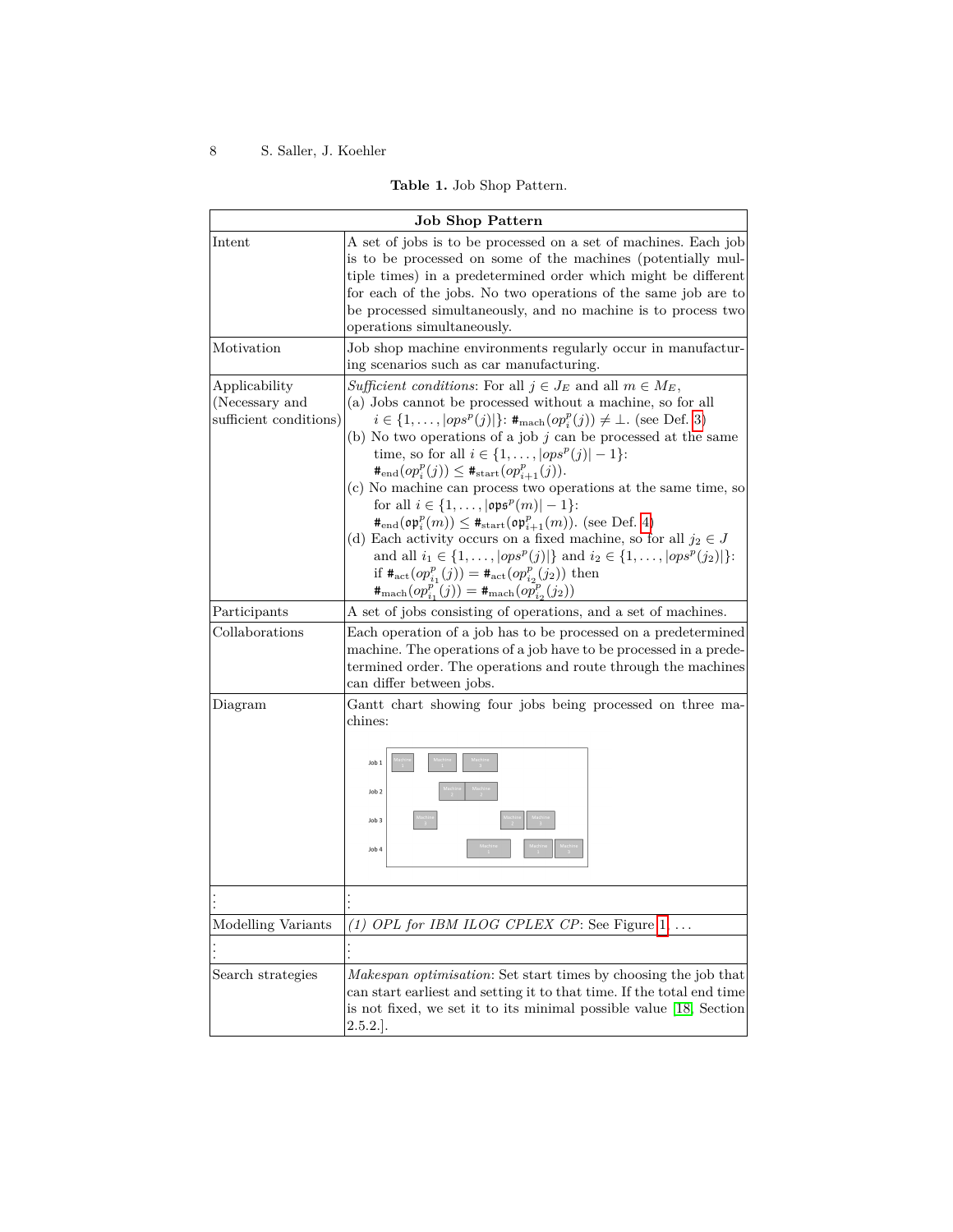| Table 2. Flow Shop Pattern. |  |  |
|-----------------------------|--|--|
|-----------------------------|--|--|

<span id="page-8-0"></span>

| <b>Flow Shop Pattern</b> |                                                                                                                                                                                                |  |  |  |  |
|--------------------------|------------------------------------------------------------------------------------------------------------------------------------------------------------------------------------------------|--|--|--|--|
| Intent                   | A set of jobs is to be processed on a set of machines. Each job is to be<br>processed on each of the machines exactly once in a predetermined<br>order and the order is the same for all jobs. |  |  |  |  |
|                          |                                                                                                                                                                                                |  |  |  |  |
| Applicability            | <i>Necessary conditions:</i> Job Shop Pattern (Table 1).<br>Sufficient conditions:                                                                                                             |  |  |  |  |
|                          |                                                                                                                                                                                                |  |  |  |  |
| Consequences             | The decision variables define that each job consist of exactly as many<br>operations as there are machines.                                                                                    |  |  |  |  |
| Forces                   | Job Shop Pattern (Table 1),                                                                                                                                                                    |  |  |  |  |
| Enables                  | No Wait Pattern,                                                                                                                                                                               |  |  |  |  |
|                          | Compatible with Distinguishable Resources Pattern, Indistinguishable Resources Pat-<br>$tern, \ldots$                                                                                          |  |  |  |  |

```
1 include "disjunctive.mzn";
2 int: horizon; % time horizon
3 set of int: Time = 0..horizon;
4 int: numMachines;
5 int: numJobs;
6
7 array[1..numJobs, 1..numMachines] of int: productionTimeMatrix;
8 int: maxd = max([productionTimeMatrix[j,m] | j in 1..numJobs, m in 1..numMachines
        ]);
9
10 array[1..numJobs, 1..numMachines] of var Time : s;
11 array[1..numJobs, 1..numMachines] of 0..maxd : d = productionTimeMatrix;
1 constraint
2 forall(j in 1..numJobs, m1 in 1..numMachines, m2 in m1+1..numMachines)(
3 d[j, m1] \leq s[j, m2] \leq s[j, m1]);
4
5 constraint
6 forall(m in 1..numMachines)(
 7 disjunctive(s[1..numJobs, m], d[1..numJobs, m]));
```
<span id="page-8-1"></span>**Fig. 2.** MiniZinc implementation of the variables and constraints of the Flow Shop Pattern.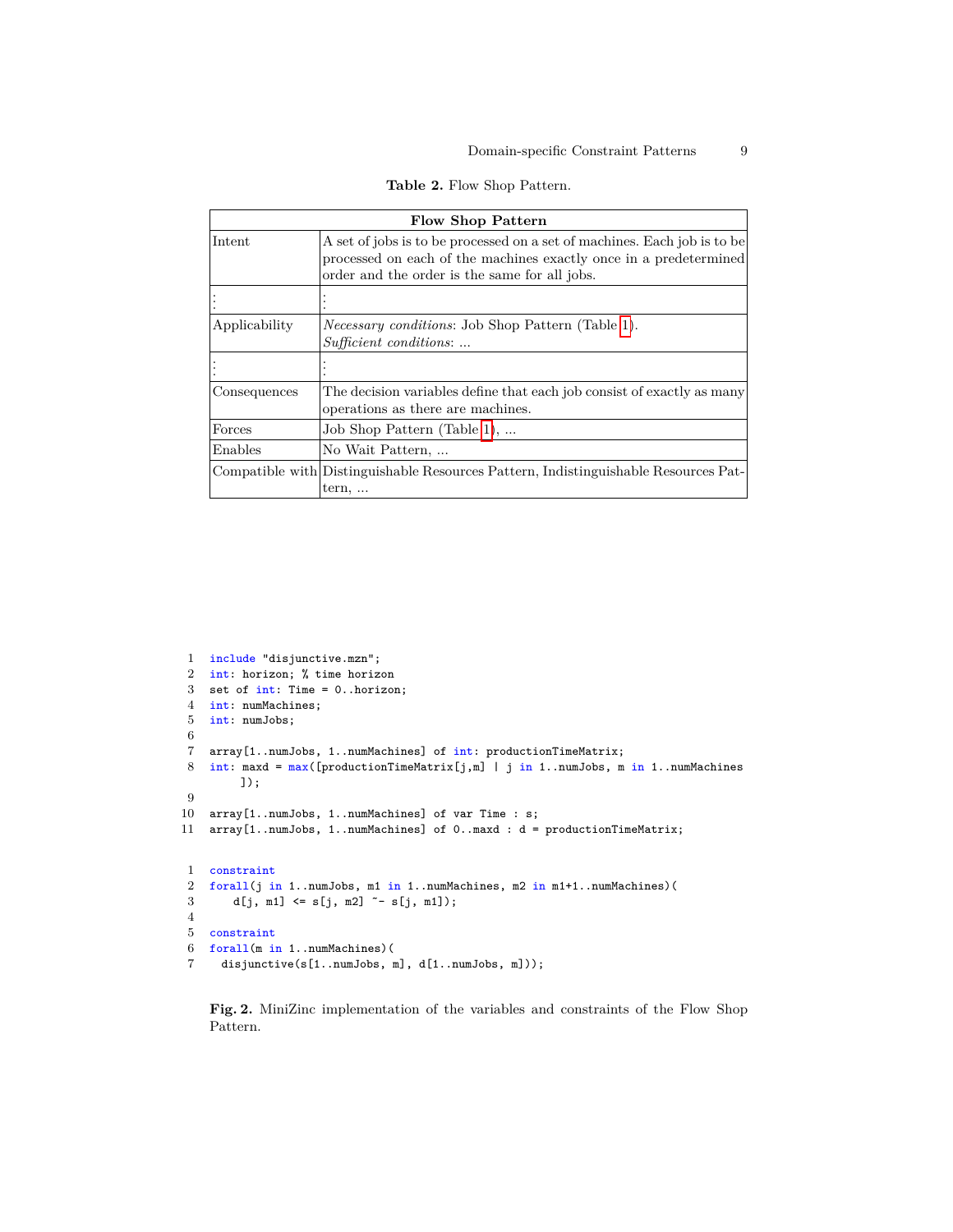```
10 S. Saller, J. Koehler
```

```
1 int operationDurations[allJobs][allMachines] = ...;
2 dvar interval operations[j in allJobs][m in allMachines]
3 size operationDuration[j][m];
4 dvar sequence machineSequence[m in allMachines] in all(j in allJobs)
5 operations [j] [m];
1 forall(j in allJobs, m1 in allMachines, m2 in allMachines: m1<m2)
2 endBeforeStart(operations[j][m1], operations[j][m2]);
3
4 forall(m in allMachines) noOverlap(machineSequence[m]);
```
<span id="page-9-2"></span>**Fig. 3.** OPL implementation of the variables and constraints of the Flow Shop Pattern.

# <span id="page-9-1"></span>**5 Automatic pattern detection in event logs: Towards a DevOps Chain for Constraint Programming**

As part of the description of patterns, we give information about the applicability of the pattern, meaning the situation in which the pattern can be applied. We describe these conditions as necessary and sufficient conditions on an event log. To formally state these, we make some definitions for event logs below using the formalisation by Wil van der Aalst in [\[25\]](#page-15-17). To automatically check the presence of patterns in an event log, the event log needs to be brought into this standard form. Note that we do not make any assumptions on the quality of the event log with respect to the objective function or about the structure of the process or problem class to which the process described by the event log belongs.

We now define what we mean by an event and an event log, which may be given in the XES Standard for event logs [\[2\]](#page-14-7). Table [3](#page-10-2) shows a small example of a scheduling event log. [3](#page-9-3)

**Definition 1** (Event, attribute). [\[25\]](#page-15-17) Let  $\mathcal{E}$  be the event universe. Events may *be characterized by various attributes. Let AN be the set of attribute names. For any* event  $e \in \mathcal{E}$  and name  $n \in AN$ ,  $#_n(e)$  *is the value of attribute n for event e. If event e does not have an attribute named n, then*  $\sharp_n(e) = \bot$  *(null value).* 

<span id="page-9-0"></span>We can now define an event log. An event log contains data related to a single process and consists of events. Each event refers to a single process instance, also referred to as case. For a set *A*, let *A*<sup>∗</sup> denote the set of finite sequences over *A*.

**Definition 2 (Event Log** *E***).** *[\[25\]](#page-15-17) Let* C *be the case universe. For any case c* ∈ *C* and name  $n \in AN$ , define  $#_n(c)$  *to be the value of attribute n for case c*  $(\#_n(c) = \bot \text{ if } \text{ case } c \text{ has not attribute } n)$ . Each case has a special attribute trace, *where*  $\mathbf{H}_{trace}(c) = \mathcal{E}^*$ . A trace is a finite sequence of events such that each event *appears only once. An event log is then a set of cases*  $E \subseteq \mathcal{C}$  *such that each event appears at most once in the entire log.*

<span id="page-9-3"></span><sup>3</sup> Further examples of event logs, including logs from non-scheduling domains, are available at [www.processmining.org/event-data.html.](www.processmining.org/event-data.html)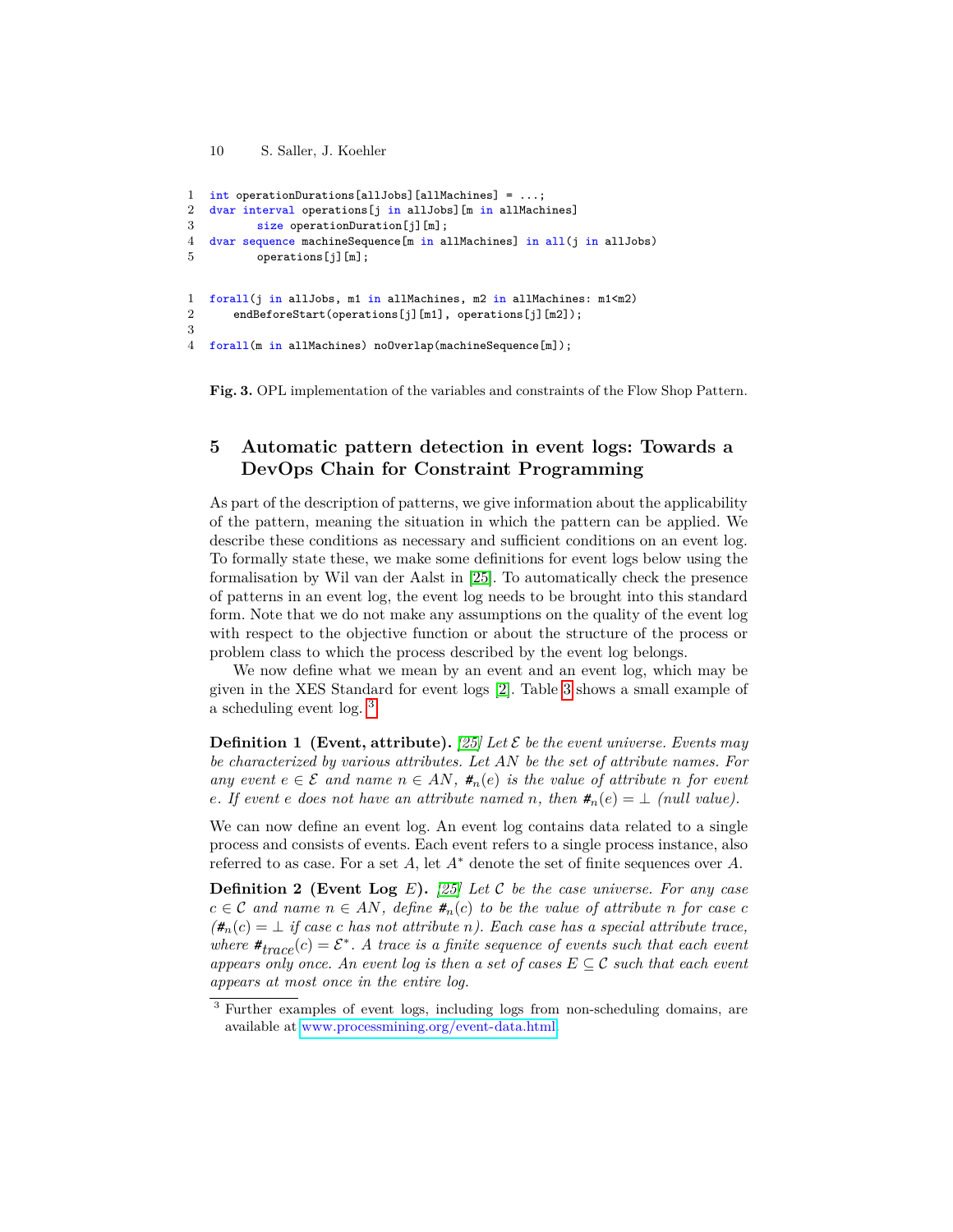Events that belong to the same activity instance, for example the start processing and complete processing event of one activity, may be identified as belonging together through the activity instance attribute or the activity name. We also call an activity instance an operation. In the following, we will restrict our attention to the attributes necessary to describe the applicability of the patterns introduced in this paper. Note that the same process might be described by dif-

<span id="page-10-2"></span>

| Case              | Event         | Timestamp           | Activity | Transaction         | Machine        | <b>Activity</b> |
|-------------------|---------------|---------------------|----------|---------------------|----------------|-----------------|
| $\left( j\right)$ |               |                     |          |                     | (m)            | instance        |
| j1                |               | 30-12-2010:00.00:00 | heating  | start processing    | m <sub>1</sub> |                 |
|                   | $\mathcal{D}$ | 30-12-2010:00.01:30 | heating  | complete processing | m <sub>1</sub> |                 |
|                   | 5             | 30-12-2010:00.02:00 | rolling  | start processing    | m <sub>2</sub> | $\overline{2}$  |
|                   | 6             | 30-12-2010:00.10:00 | rolling  | complete processing | m <sub>2</sub> | $\overline{2}$  |
| $\hat{1}2$        | 3             | 30-12-2010:00.01:30 | heating  | start processing    | m <sub>1</sub> | 3               |
|                   | 4             | 30-12-2010:00.03:30 | heating  | complete processing | m <sub>1</sub> | 3               |
|                   |               | 30-12-2010:00.11:10 | rolling  | start processing    | m <sub>2</sub> |                 |
|                   | 8             | 30-12-2010:00.14:00 | rolling  | complete processing | m <sub>2</sub> |                 |

**Table 3.** Example of an event log with jobs as cases.

ferent event logs. For the example of scheduling problems, an event log might be using the jobs as cases, or the machines as cases. While some events will occur in both logs, other events such as machine setup will only occur in one of the logs. From an event log, we can obtain, by matching all events of the same activity instance, a sequence of operations for each job and each machine. If a pattern has sufficient conditions stated over for example the machine sequences, but they are empty in this case, the pattern is clearly not satisfied. These sequences can be obtained even if the log looks different, for example if it contains start time and duration information of each operation instead of start and completion time. In these cases, a suitable adapter needs to be implemented for the given event log structure.

<span id="page-10-0"></span>**Definition 3 (Job operation sequence**  $ops(j)$ ). For each job  $j \in J_E$  in *the event log E, the job operation sequence*  $ops(j) = \langle op_1(j), \ldots, op_{\lfloor ops(j)\rfloor}(j) \rangle$ *is the sequence of operations corresponding to grouped events of the trace of the job ordered by ascending start times (if these exist), where each operation*  $op<sub>i</sub>(j)$  *may have any number of attributes. Attributes can for example be the following: the activity*  $#_{act}(op_i(j))$ *, the start time*  $#_{start}(op_i(j))$ *, the completion time*  $#_{\text{end}}(op_i(j))$  *and the machine*  $#_{\text{mach}}(op_i(j))$  *of the operation.* 

<span id="page-10-1"></span>For example, taking the event log from Table [3,](#page-10-2)  $op_1(j1)$  corresponds to the first two rows in the table, meaning the start time is  $\#_{start}(op_1(j1)) = 30-12-$ 2010:00.00:00, the end time is  $#_{\text{end}}(op_1(j1)) = 30-12-2010:00.01:30$  and the machine is  $\#_{\text{mach}}(op_1(j1)) = m1$ . We define operation sequences for machines analogously to the operation sequences for jobs.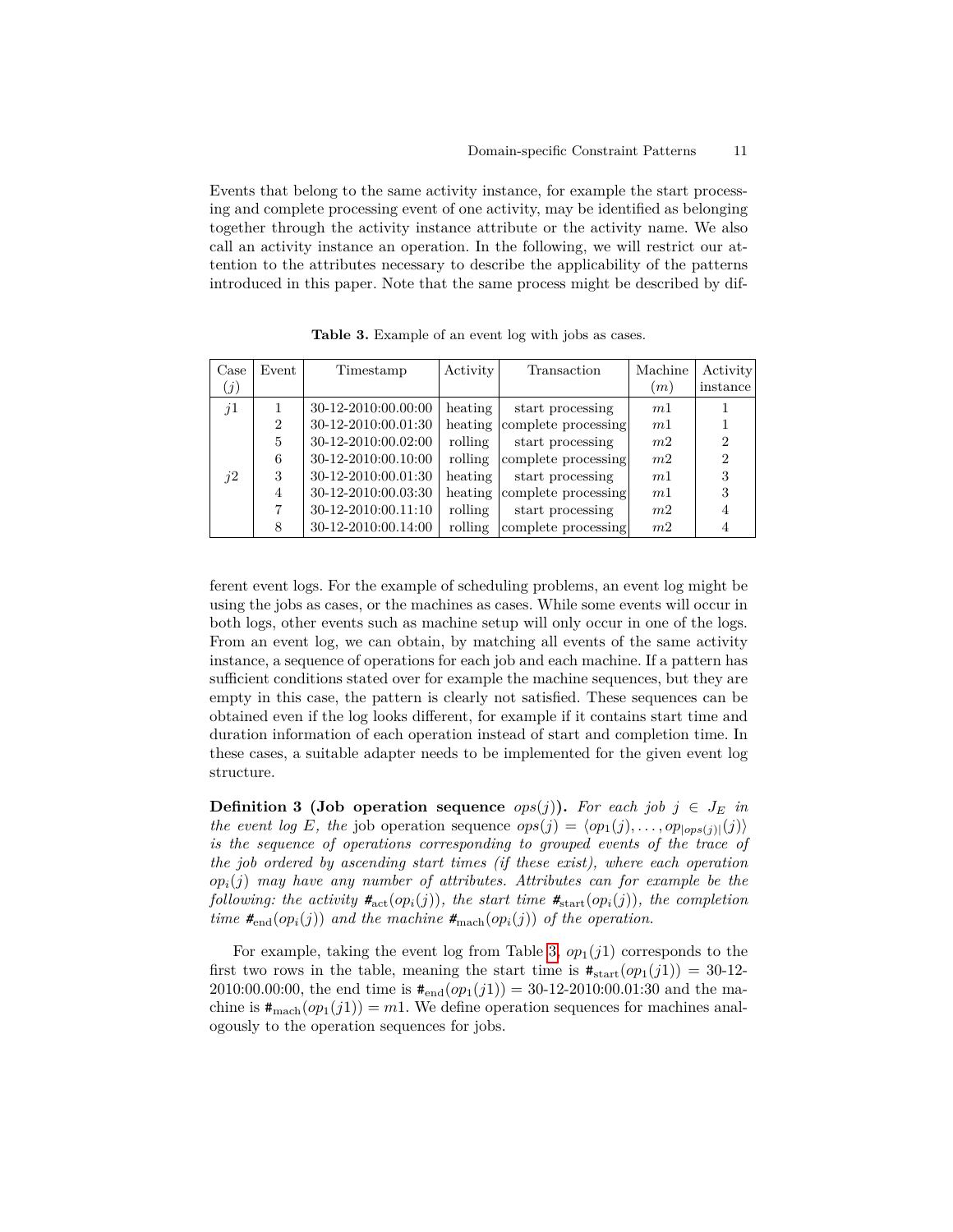**Definition 4 (Machine operation sequence** ops(*m*)**).** *For each machine*  $m \in M_E$ , the machine operation sequence  $\mathfrak{ops}(m) = \langle \mathfrak{op}_1(m), \ldots, \mathfrak{op}_{|\mathfrak{ops}(m)|}(m) \rangle$ *is the sequence of operations corresponding to grouped events of the trace of m ordered by ascending start times (if these exist), where each operation*  $\mathfrak{op}_i(m)$ *may have any number of attributes. Attributes can for example be the following: the activity*  $\#_{act}(op_i(m))$ *, the start time*  $\#_{start}(op_i(m))$ *, the completion time*  $#_{\text{end}}(\text{op}_i(m))$ , and the job  $#_{\text{job}}(\text{op}_i(m))$  of the operation.

Note that, as for events and cases, we use the notation  $\perp$  to denote that an operation does not have an attribute. Further, we may restrict these operation sequences to events of a certain type, such as processing events, where the transaction type is either start processing or end processing, also called filtering. We denote the processing subsequences of  $ops(j)$  and  $ops(p)$  by  $ops^p(j)$  and  $ops^p(m)$ respectively.

Note that event logs often contain some amount of error, caused for example by noise in the sensory data. Since we have stated the conditions separately from the constraints, we can allow for small margins of errors in the conditions without affecting the pattern or constraints. This is the main reason why we separate conditions from the implementations and do not directly check the constraints, which is, of course, possible, too. As an example, we could allow for a margin of error  $\delta$  in condition (b) of the Job Shop Pattern in Table [1:](#page-7-0) Let  $j_1 \in J_E$ . For all  $j_2 \in J_E$  and all  $i \in \{1, \ldots, |ops^p(j_2)|\}$  we have

$$
\#_{\text{end}}(op_i^p(j_2)) \leq \#_{\text{start}}(op_{i+1}^p(j_2)) + \delta.
$$

By using the conditions on the event logs together with the explicit implementations of the patterns, we can detect which patterns occur in an event log and then assemble a model from the explicit implementations of the occurring patterns. In reality, though, the obtained model does not remain statically true, but often needs to be revised over time. There can be several reasons for this. For example, external events may have impacted the problem and thus modified its characteristics, which is sometimes referred to as problem drift or concept drift [\[24\]](#page-15-1), or the original model did not correctly capture all aspects of the problem. It is therefore important to keep observing the execution of the solutions to correct, improve or adapt the model. We can do so by detecting changes in the patterns that are currently present, by either checking the conditions given in the description of the patterns, or by directly checking if the corresponding set of constraints is satisfied.

We wish to achieve a stage where when and how the problem changes, and how the model should change to fit the current situation, is continuously automatically detected. While the detection of changes in the occurring patterns is to be automated, the new model is to be assembled from the explicit implementations in the patterns by a human modeller, who reuses expertise available in the patterns. However, one can also arrive at a fully automatic solution similar to the one proposed by Senderovic et al. in [\[21\]](#page-15-10) when the problem falls into a designated problem class, for which the configuration and parametrization of the patterns is straightforward.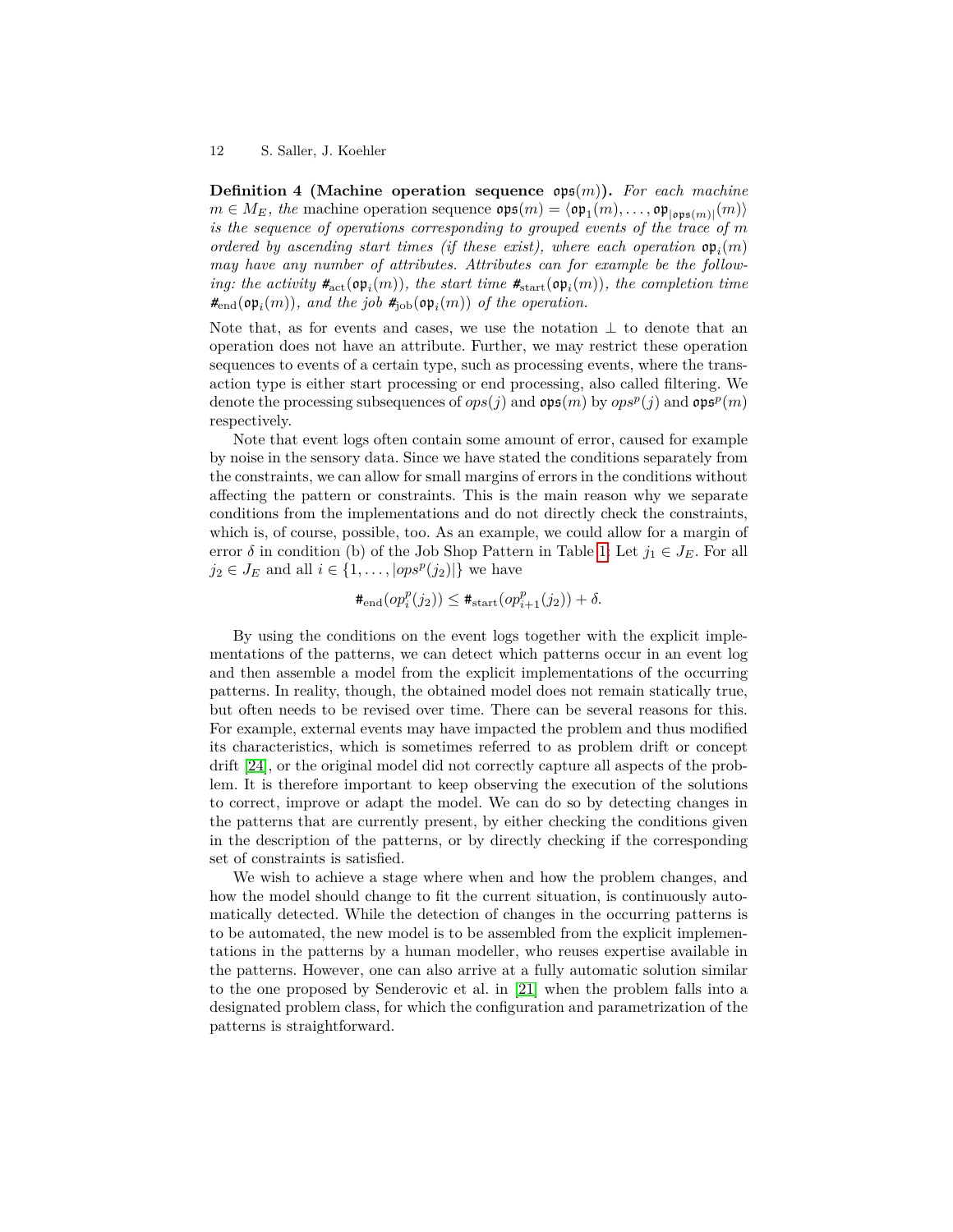We describe this agile constraint modelling and deployment as CPDevOps, the DevOps for constraint programming, leading to the circular dependencies shown in Figure [4.](#page-12-1)



<span id="page-12-1"></span>**Fig. 4.** Workflow between event log, patterns, constraint model, solution and execution, consisting of the following four steps: a) Automatically detecting which patterns occur in the problem. b) Assembling a parametrised constraint model from the patterns by using the explicit implementations of the patterns. c) Finding solutions to future instances of the problem by using the model and a constraint solver. d) Executing a solution schedule to again obtain an event log.

A similar loop was proposed in [\[8\]](#page-14-8) as the inductive constraint programming loop. In this the main focus is however on acquiring values of parameters from past data, rather than new or changing constraint patterns. This continuous estimation of parameter values should also be included in the CPDevOps cycle to further automate the process of continuous adaption and improvement of the constraint model to capture any drift in the problem.

### <span id="page-12-0"></span>**6 Experiments**

In [\[21\]](#page-15-10), the authors evaluate their constraint model acquisition system on two domains: simulated event logs generated using publicly available Job Shop benchmarks and real-world event logs from an outpatient cancer hospital in the United States. While the second data set is not publicly available, the first is available under [https://github.com/mnmlist/JobShopScheduling.](https://github.com/mnmlist/JobShopScheduling) In the following, we compare the performance of the model acquired from the event log using the method proposed in [\[21\]](#page-15-10), referred to here as ARPN Model, with the model obtained using domain-specific constraint patterns, referred to here as Pattern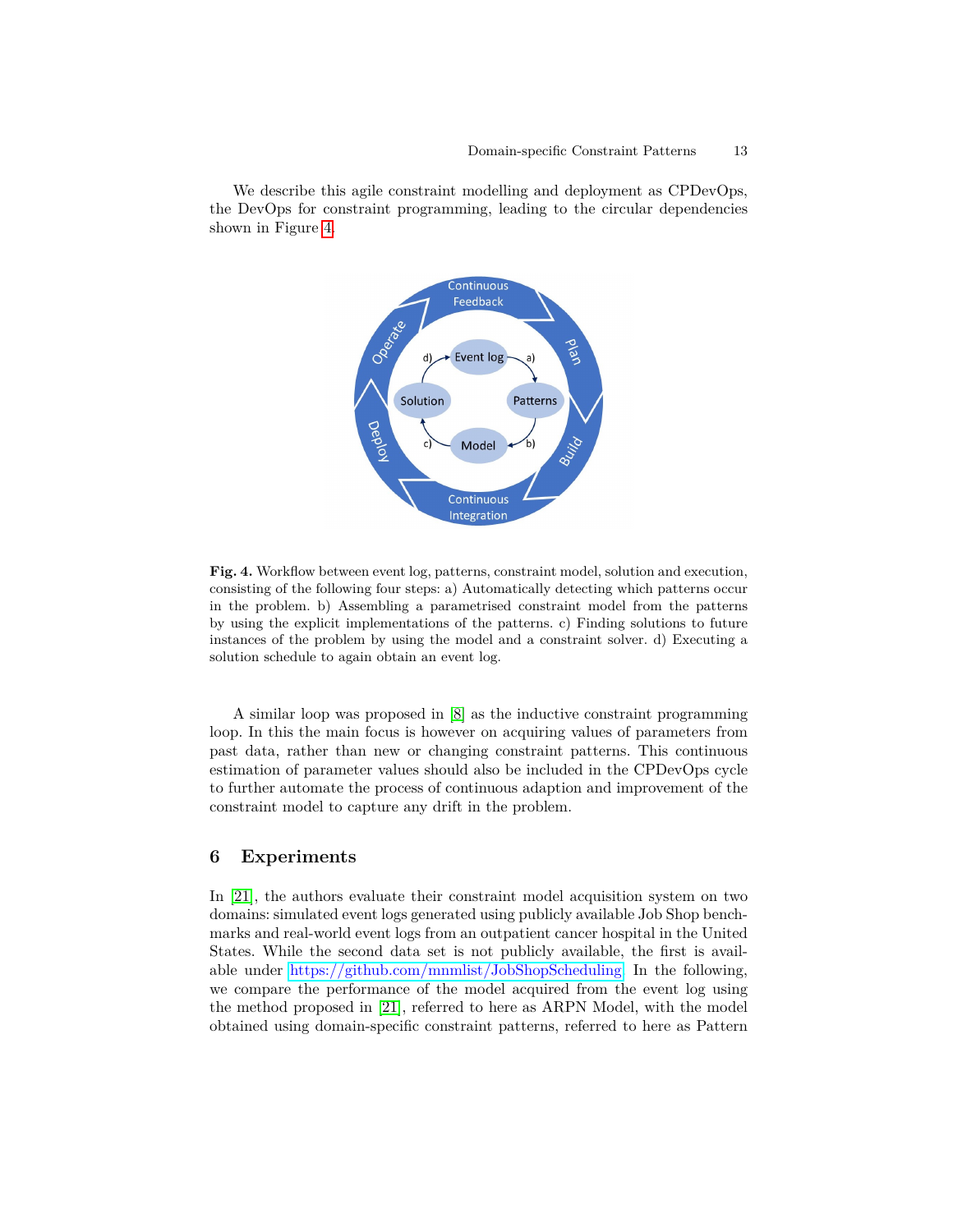Model, on this Job Shop data set. As no information about the hardware used for the experiments is given in [\[21\]](#page-15-10), we ran all the experiments using the ARPN model again to make the results comparable. We were in touch with the authors to obtain their original model, however did not receive their model in time. The ARPN Model was thus assembled using the model description available in [\[21\]](#page-15-10).

The dataset comprises 53 job shop instances. Each instance file contains information about the jobs to be scheduled, the machines assignments for each operation, the order of the operations within a job, and the operation durations. The number of jobs in an instance ranges from 6 to 30 and the number of machines from 5 to 15.

The CP model experiments were run in the IDE of IBM ILOG CPLEX Optimization Studio using an OPL script, on a Windows 10 machine with four 1.99 GHz processors and 16 GB memory. Further, the default solver settings were used for all experiments. As in [\[21\]](#page-15-10), we use Version 12.8 of IBM ILOG CPLEX and a 10-minute time limit was set for the experiments. We performed several runs of the experiments and noticed only very minor differences in the runtime and solution costs between the runs. We thus felt that presenting numbers from a single run gives a better impression of the results than the average from several runs.

In our experiments, the solver could solve all instances with both models. Using the Pattern Model, 49 of the 53 instances could be solved to optimality compared to 48 instances using the ARPN Model. Further, all instances that were solved to optimality with both models, were solved quicker using the Pattern Model compared to the ARPN Model. On average (across all instances solved to optimality using both models) the optimal solution was found after 8.4655s using the Pattern Model, and after 21.4560s using the ARPN Model. The difference in performance is even more significant when looking at instances that could not be solved to optimality in less than 30s using either model, but were solved to optimality within the time limit. Across these 5 more difficult instances, the optimal solution was found on average after 49.08s using the Pattern Model, and after 135.58s using the ARPN Model. An overview of the quantiles of the solution times is given in Table [4.](#page-13-0) We further ran experiments with a 2min and a 5min time limit on the five instances that could not be solved to optimality using the ARPN model. As can be seen in Table [5,](#page-14-9) the solver converges to good solutions only slightly quicker using the Pattern Model when compared to the ARPN model and after 10min only small differences in the solution quality can be seen.

<span id="page-13-0"></span>**Table 4.** Solving time of instances solved optimally using both models.

|                    | Pattern Model | <b>ARPN</b> Model |
|--------------------|---------------|-------------------|
| $1st$ Quantile     | 0.1725s       | 0.2185s           |
| $2nd$ Quantile     | 2.0450s       | 2.9695s           |
| $ 3^{rd}$ Quantile | 6.4545s       | 13.6168s          |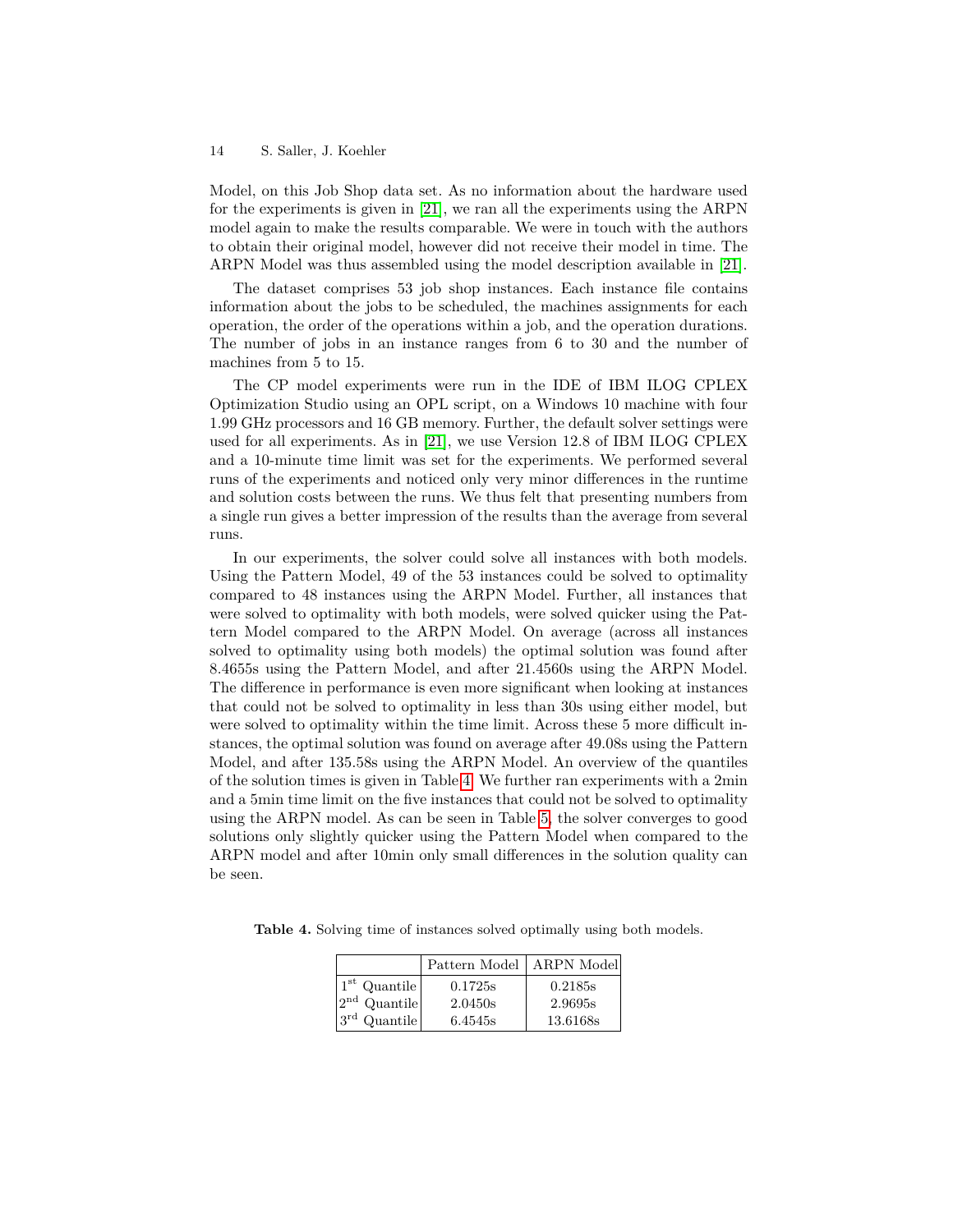| Model | Pattern Model |      |                |      | ARPN Model |       |
|-------|---------------|------|----------------|------|------------|-------|
|       | 2min          | 5min | $10\text{min}$ | 2min | 5min       | 10min |
| abz7  | 670           | 670  | 670            | 679  | 677        | 676   |
| abz8  | 682           | 679  | 674            | 683  | 681        | 681   |
| abz9  | 696           | 696  | 696            | 701  | 689        | 686   |
| la29  | 1164          | 1164 | 1164           | 1170 | 1167       | 1165  |
| la38  | 1201          | 1201 | 1196           | 1201 | 1201       | 1196  |

<span id="page-14-9"></span>**Table 5.** Objectives of instances solved suboptimally using both models.

# **7 Conclusion and Future Work**

We introduce the idea of a repository of domain-specific constraint patterns that can automatically be checked, even on noisy event logs of processes, without a priori knowledge of the problem class into which a process falls. The patterns satisfied by an event log can be easily assembled and parametrised by human expertise, or a fully automatic construction for specific problem classes and pattern combinations, to obtain high-quality constraint models. Finally, CPDevOps, a DevOps for constraint programming, was introduced to automatically detect the constraint patterns in event logs. This enables the continuous recognition of any problem drift and the adaption of the model to fit this drift. An online pattern library is available at <www.constraintpatterns.com> and open for contributions by the constraint programming community of researchers and practitioners.

### **References**

- <span id="page-14-5"></span>1. CSPLib: A problem library for constraints. [http://www.csplib.org,](http://www.csplib.org) 1999.
- <span id="page-14-7"></span>2. IEEE Standard for eXtensible Event Stream (XES) for achieving interoperability in event logs and event streams. *IEEE Std 1849-2016*, pages 1–50, 2016.
- <span id="page-14-0"></span>3. Christopher Alexander. *A pattern language: towns, buildings, construction*. Oxford University Press, 1977.
- <span id="page-14-1"></span>4. Robin Arcangioli, Christian Bessiere, and Nadjib Lazaar. Multiple constraint aquisition. In *IJCAI: International Joint Conference on Artificial Intelligence*, pages 698–704, 2016.
- <span id="page-14-6"></span>5. Nicolas Beldiceanu, Mats Carlsson, and Jean-Xavier Rampon. Global constraint catalog. 2005.
- <span id="page-14-4"></span>6. Nicolas Beldiceanu and Helmut Simonis. A model seeker: Extracting global constraint models from positive examples. In *International Conference on Principles and Practice of Constraint Programming*, pages 141–157. Springer, 2012.
- <span id="page-14-2"></span>7. Christian Bessiere, Remi Coletta, Emmanuel Hebrard, George Katsirelos, Nadjib Lazaar, Nina Narodytska, Claude-Guy Quimper, and Toby Walsh. Constraint acquisition via partial queries. In *IJCAI: International Joint Conference on Artificial Intelligence*, pages 475–481, 2013.
- <span id="page-14-8"></span>8. Christian Bessiere, Luc De Raedt, Tias Guns, Lars Kotthoff, Mirco Nanni, Siegfried Nijssen, Barry O'Sullivan, Anastasia Paparrizou, Dino Pedreschi, and Helmut Simonis. The inductive constraint programming loop. *IEEE Intelligent Systems*, 32(5):44–52, 2017.
- <span id="page-14-3"></span>9. Christian Bessiere, Frédéric Koriche, Nadjib Lazaar, and Barry O'Sullivan. Constraint acquisition. *Artificial Intelligence*, 244:315–342, 2017.